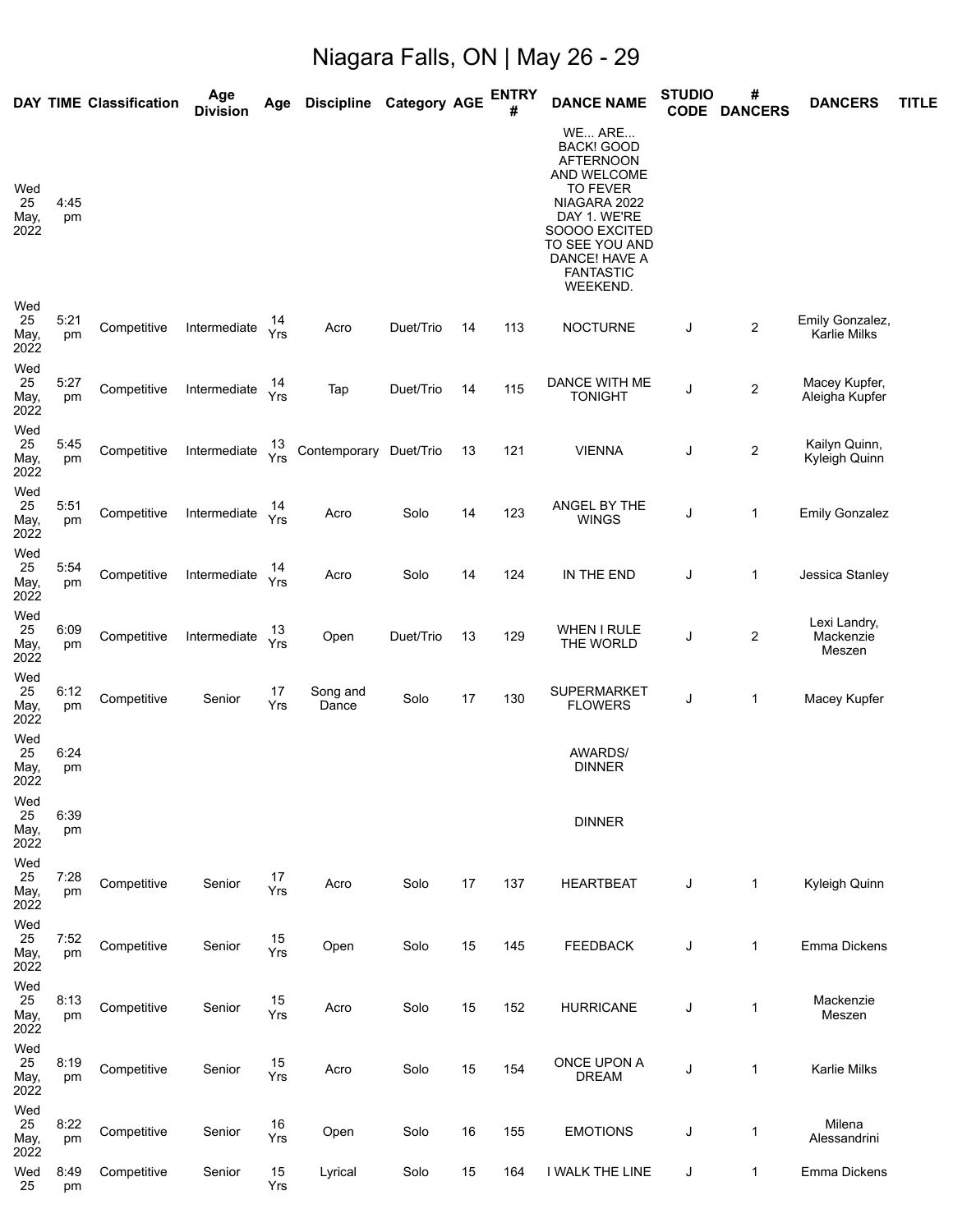| May,<br>2022<br>Wed<br>25<br>May,<br>2022 | 9:04<br>pm  | Competitive                                                      | Senior | 15<br>Yrs | Tap           | Solo           | 15 | 169 | <b>SOMEWHERE</b><br>ONLY WE KNOW                                                                                                                            | J | 1              | <b>Karlie Milks</b>                                                                                                                                                                          |
|-------------------------------------------|-------------|------------------------------------------------------------------|--------|-----------|---------------|----------------|----|-----|-------------------------------------------------------------------------------------------------------------------------------------------------------------|---|----------------|----------------------------------------------------------------------------------------------------------------------------------------------------------------------------------------------|
| Wed<br>25<br>May,<br>2022                 | 9:28<br>pm  | Competitive                                                      | Senior | 15<br>Yrs | Tap           | Large<br>Group | 15 | 177 | <b>SING</b>                                                                                                                                                 | J | 10             | Maya Callahan,<br>Tatiana<br>Clements.<br>Rachel Comi,<br>Macey Kupfer,<br>Laken Landry,<br>Karlie Milks,<br>Madalynne<br>Premus, Paige<br>Turvill, Courtney<br>Turvill, Elizabeth<br>Vaduva |
| Wed<br>25<br>May,<br>2022                 | 9:34<br>pm  |                                                                  |        |           |               |                |    |     | <b>AWARDS/END</b><br>OF DAY                                                                                                                                 |   |                |                                                                                                                                                                                              |
|                                           |             | Top Routine Of The Day, Have a great night and see you tomorrow! |        |           |               |                |    |     |                                                                                                                                                             |   |                |                                                                                                                                                                                              |
| Thu<br>26<br>May,<br>2022                 | 9:00<br>am  |                                                                  |        |           |               |                |    |     | <b>GOOD MORNING</b><br>AND WELCOME<br><b>TO FEVER</b><br>NIAGARA 2022<br>DAY 2. WE'RE<br>SOOOO EXCITED<br>TO SEE YOU AND<br>DANCE! HAVE A<br>FANTASTIC DAY. |   |                |                                                                                                                                                                                              |
| Thu<br>26<br>May,<br>2022                 | 9:36<br>am  | Competitive                                                      | Junior | 10<br>Yrs | Open          | Small<br>Group | 10 | 191 | SPICE UP YOUR<br>LIFE                                                                                                                                       | J | 6              | Leah<br>Alessandrini,<br>Lexi<br>Bannerman,<br>Aleigha Kupfer,<br>Kailyn Quinn,<br>Avery Serre,<br>Evelynn<br>Tomlinson                                                                      |
| Thu<br>26<br>May,<br>2022                 | 10:00<br>am | Competitive                                                      | Junior | 10<br>Yrs | Jazz          | Small<br>Group | 10 | 199 | LOVED BY YOU                                                                                                                                                | J | 6              | Leah<br>Alessandrini,<br>Lexi<br>Bannerman,<br>Aleigha Kupfer,<br>Kailyn Quinn,<br>Avery Serre,                                                                                              |
| Thu<br>26<br>May,<br>2022                 | 10:42<br>am |                                                                  |        |           |               |                |    |     | <b>AWARDS/ BREAK</b>                                                                                                                                        |   |                | Lauren Verge                                                                                                                                                                                 |
| Thu<br>26<br>May,<br>2022                 | 10:57<br>am |                                                                  |        |           |               |                |    |     | <b>BREAK</b>                                                                                                                                                |   |                |                                                                                                                                                                                              |
| Thu<br>26<br>May,<br>2022                 | 11:45<br>am | Competitive                                                      | Junior | 11<br>Yrs | <b>Ballet</b> | Small<br>Group | 11 | 224 | <b>ALICE IN</b><br>WONDERLAND                                                                                                                               | J | $\overline{7}$ | Leah<br>Alessandrini,<br>Lexi<br>Bannerman,<br>Aleigha Kupfer,<br>Madelyn<br>Mclaren, Kailyn<br>Quinn, Avery<br>Serre, Lauren<br>Verge                                                       |
| Thu<br>26<br>May,<br>2022                 | 12:27<br>pm | Competitive                                                      | Junior | 10<br>Yrs | Lyrical       | Small<br>Group | 10 | 238 | <b>FIREWORK</b>                                                                                                                                             | J | 6              | Leah<br>Alessandrini,<br>Lexi<br>Bannerman,<br>Aleigha Kupfer,<br>Kailyn Quinn,<br>Avery Serre,<br>Lauren Verge                                                                              |
| Thu<br>26<br>May,<br>2022                 | 12:48<br>pm | Competitive                                                      | Senior | 15<br>Yrs | <b>Ballet</b> | Small<br>Group | 15 | 245 | <b>BAD ROMANCE</b>                                                                                                                                          | J | 8              | Hannah Dietrich,<br>Emily Gonzalez,<br>Macey Kupfer,<br>Lexi Landry,                                                                                                                         |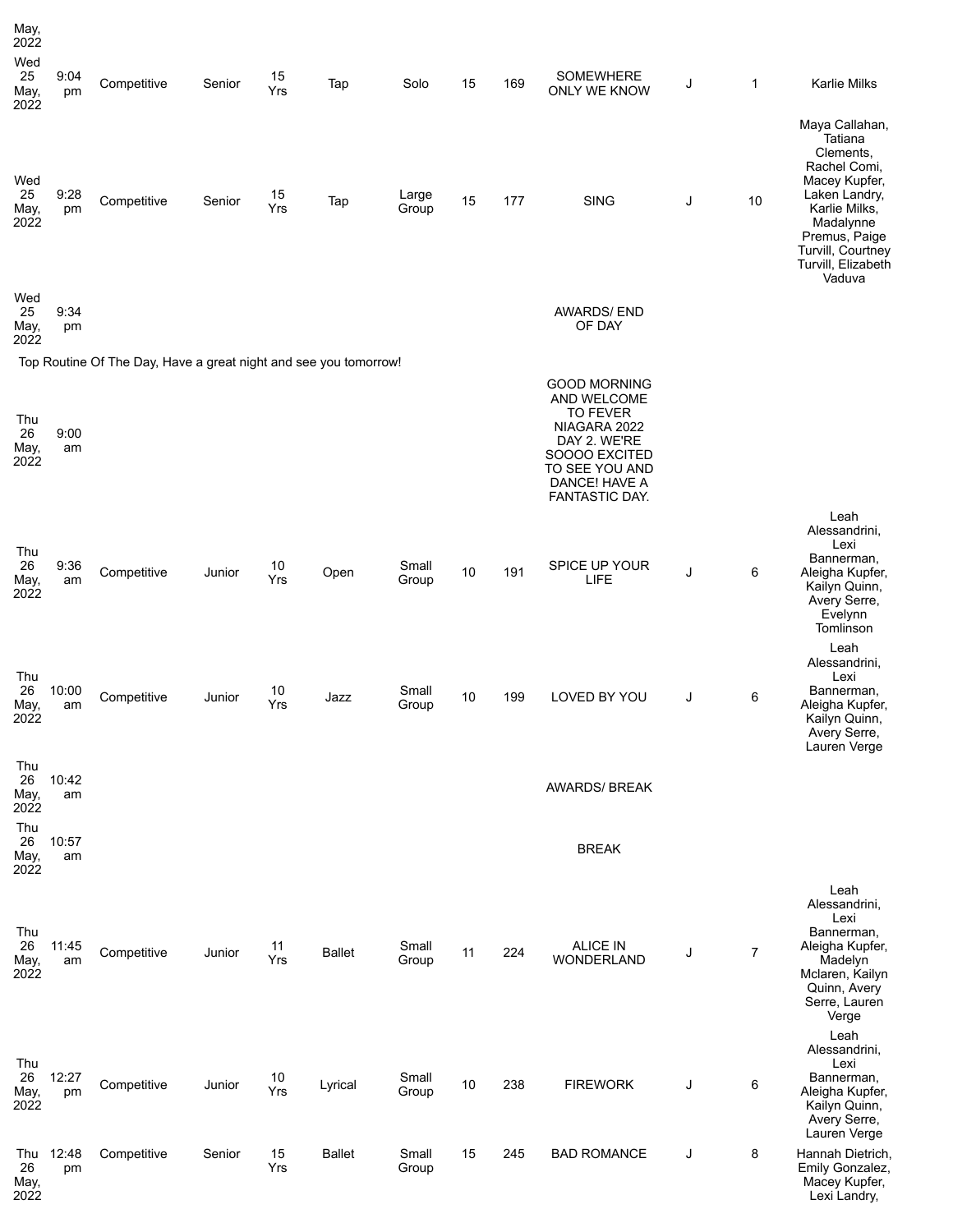| Thu<br>26<br>May,<br>2022 | 1:03<br>pm |             |        |           |                           |                |    |     | <b>AWARDS/LUNCH</b>                   |   |   |                                                                                                                                                        |
|---------------------------|------------|-------------|--------|-----------|---------------------------|----------------|----|-----|---------------------------------------|---|---|--------------------------------------------------------------------------------------------------------------------------------------------------------|
| Thu<br>26<br>May,<br>2022 | 1:21<br>pm |             |        |           |                           |                |    |     | <b>LUNCH</b>                          |   |   |                                                                                                                                                        |
| Thu<br>26<br>May,<br>2022 | 2:24<br>pm | Competitive | Senior | 16<br>Yrs | Lyrical                   | Small<br>Group | 16 | 251 | NEXT TO YOU                           | J | 8 | Milena<br>Alessandrini,<br>Emma Dickens,<br>Camryn Hagan,<br>Madison Koivu,<br>Laken Landry,<br>Madalynne<br>Premus, Kyleigh<br>Quinn, Erika<br>Wardle |
| Thu<br>26<br>May,<br>2022 | 2:54<br>pm | Competitive | Senior | 16<br>Yrs | Hip Hop                   | Small<br>Group | 16 | 261 | <b>RED EYE</b>                        | J | 6 | Maya Callahan,<br>Macey Kupfer,<br>Laken Landry,<br>Dilena Nadan,<br>Courtney Turvill,<br>Erika Wardle                                                 |
| Thu<br>26<br>May,<br>2022 | 3:09<br>pm |             |        |           |                           |                |    |     | IMPROV 12 &<br><b>UNDER</b>           |   |   |                                                                                                                                                        |
| Thu<br>26<br>May,<br>2022 | 3:18<br>pm |             |        |           |                           |                |    |     | <b>IMPROV 13 &amp;</b><br><b>OVER</b> |   |   |                                                                                                                                                        |
| Thu<br>26<br>May,<br>2022 | 3:30<br>pm | Competitive | Senior | 17<br>Yrs | Jazz                      | Duet/Trio      | 17 | 273 | <b>VENUS</b>                          | J | 3 | Laken Landry,<br>Kayla Ledo,<br>Kyleigh Quinn                                                                                                          |
| Thu<br>26<br>May,<br>2022 | 3:33<br>pm | Competitive | Senior | 15<br>Yrs | Lyrical                   | Duet/Trio      | 15 | 274 | A BEAUTIFUL<br><b>NOISE</b>           | J | 2 | Milena<br>Alessandrini,<br>Emma Dickens                                                                                                                |
| Thu<br>26<br>May,<br>2022 | 3:57<br>pm | Competitive | Senior | 17<br>Yrs | Contemporary Duet/Trio    |                | 17 | 282 | <b>STRANDED</b>                       | J | 2 | Madison Koivu,<br>Madalynne<br>Premus                                                                                                                  |
| Thu<br>26<br>May,<br>2022 | 4:00<br>pm | Competitive | Senior | 17<br>Yrs | Contemporary Duet/Trio 17 |                |    | 283 | <b>SPLIT</b>                          | J | 3 | Laken Landry,<br>Kayla Ledo,<br>Kyleigh Quinn                                                                                                          |
| Thu<br>26<br>May,<br>2022 | 4:09<br>pm |             |        |           |                           |                |    |     | <b>AWARDS/ BREAK</b>                  |   |   |                                                                                                                                                        |
| Thu<br>26<br>May,<br>2022 | 4:24<br>pm |             |        |           |                           |                |    |     | <b>BREAK</b>                          |   |   |                                                                                                                                                        |
| Thu<br>26<br>May,<br>2022 | 5:09<br>pm | Competitive | Senior | 16<br>Yrs | Lyrical                   | Solo           | 16 | 296 | CONVERSATIONS<br>IN THE DARK          | J | 1 | Milena<br>Alessandrini                                                                                                                                 |
| Thu<br>26<br>May,<br>2022 | 6:16<br>pm |             |        |           |                           |                |    |     | <b>AWARDS/</b><br><b>DINNER</b>       |   |   |                                                                                                                                                        |
| Thu<br>26<br>May,<br>2022 | 6:31<br>pm |             |        |           |                           |                |    |     | <b>DINNER</b>                         |   |   |                                                                                                                                                        |
| Thu<br>26<br>May,<br>2022 | 7:37<br>pm | Competitive | Senior | 17<br>Yrs | Lyrical                   | Duet/Trio      | 17 | 321 | STAND BY ME                           | J | 2 | Laken Landry,<br>Kayla Ledo                                                                                                                            |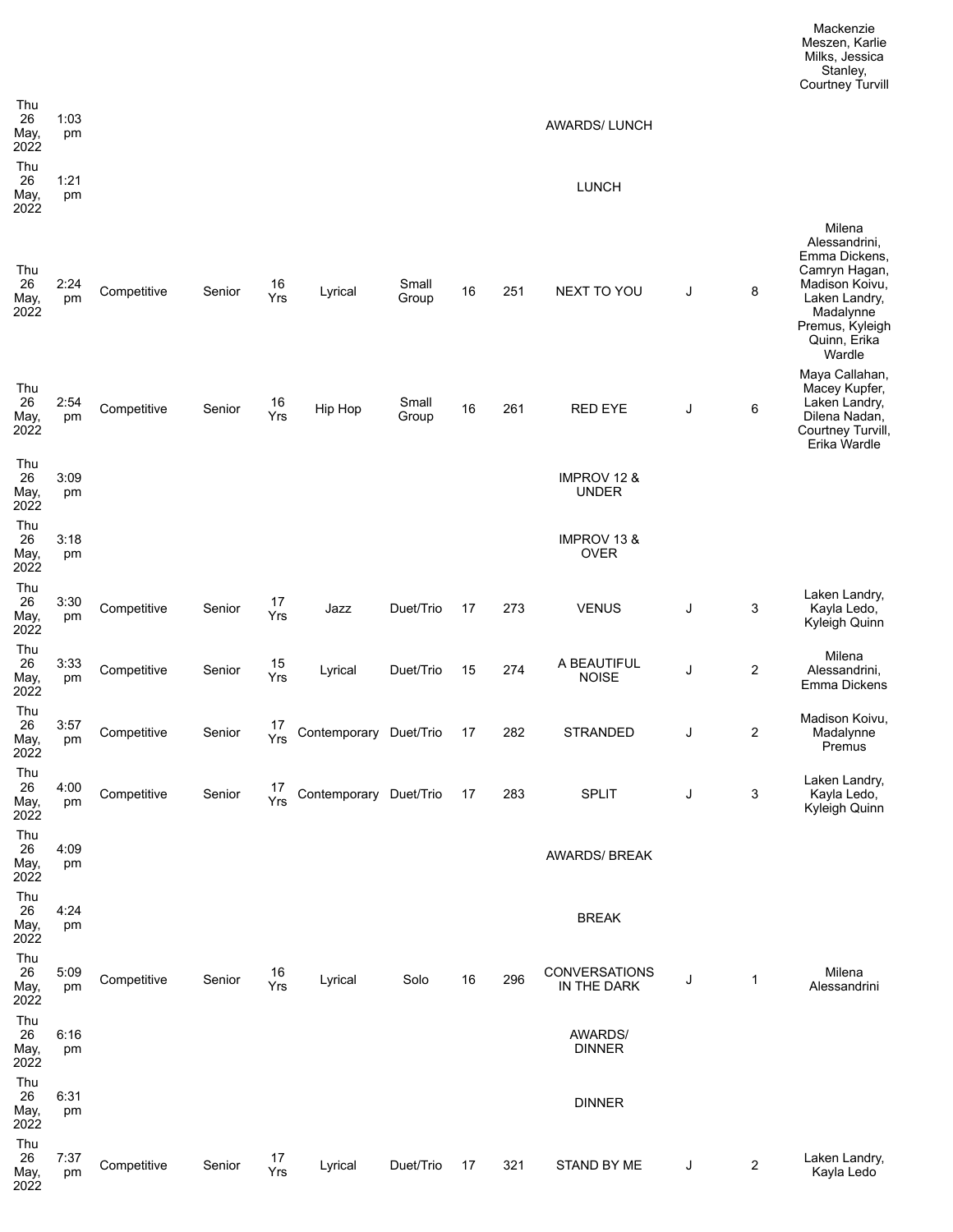| Thu<br>26<br>May,<br>2022 | 7:49<br>pm | Competitive | Senior       | 16<br>Yrs | Acro                                                                   | Solo           | 16 | 325 | HIT ME WITH<br>YOUR BEST<br>SHOT                                                                                                                            | J | 1              | Camryn Hagan                                                                                                               |
|---------------------------|------------|-------------|--------------|-----------|------------------------------------------------------------------------|----------------|----|-----|-------------------------------------------------------------------------------------------------------------------------------------------------------------|---|----------------|----------------------------------------------------------------------------------------------------------------------------|
| Thu<br>26<br>May,<br>2022 | 7:55<br>pm | Competitive | Senior       | 17<br>Yrs | <b>Ballet</b>                                                          | Solo           | 17 | 327 | THE GOLDEN<br><b>AGE</b>                                                                                                                                    | J | 1              | Madalynne<br>Premus                                                                                                        |
| Thu<br>26<br>May,<br>2022 | 8:07<br>pm | Competitive | Intermediate | 14<br>Yrs | Lyrical                                                                | Duet/Trio      | 14 | 331 | WE GOT LOVE                                                                                                                                                 | J | $\overline{c}$ | Laken Landry,<br>Lexi Landry                                                                                               |
| Thu<br>26<br>May,<br>2022 | 8:13<br>pm | Competitive | Senior       | 15<br>Yrs | Jazz                                                                   | Solo           | 15 | 333 | <b>BABY ONE MORE</b><br><b>TIME</b>                                                                                                                         | J | 1              | Erika Wardle                                                                                                               |
| Thu<br>26<br>May,<br>2022 | 8:34<br>pm | Competitive | Senior       | 17<br>Yrs | Jazz                                                                   | Solo           | 17 | 340 | <b>MAKE IT RAIN</b>                                                                                                                                         | J | 1              | Madison Koivu                                                                                                              |
| Thu<br>26<br>May,<br>2022 | 8:40<br>pm | Competitive | Senior       | 17<br>Yrs | Jazz                                                                   | Solo           | 17 | 342 | <b>FEVER</b>                                                                                                                                                | J | 1              | Madalynne<br>Premus                                                                                                        |
| Thu<br>26<br>May,<br>2022 | 8:46<br>pm | Competitive | Senior       | 17<br>Yrs | Jazz                                                                   | Solo           | 17 | 344 | SPELL ON YOU                                                                                                                                                | J | 1              | Laken Landry                                                                                                               |
| Thu<br>26<br>May,<br>2022 | 8:58<br>pm | Competitive | Senior       | 15<br>Yrs | Contemporary Duet/Trio                                                 |                | 15 | 348 | <b>LIGHT YEARS</b>                                                                                                                                          | J | 2              | Camryn Hagan,<br>Erika Wardle                                                                                              |
| Thu<br>26<br>May,<br>2022 | 9:13<br>pm |             |              |           |                                                                        |                |    |     | <b>AWARDS/END</b><br>OF THE DAY                                                                                                                             |   |                |                                                                                                                            |
|                           |            |             |              |           | Top Routine Of The Day Have a good night and we will see you tomorrow! |                |    |     |                                                                                                                                                             |   |                |                                                                                                                            |
| Fri<br>27<br>May,<br>2022 | 8:30<br>am |             |              |           |                                                                        |                |    |     | <b>GOOD MORNING</b><br>AND WELCOME<br><b>TO FEVER</b><br>NIAGARA 2022<br>DAY 3. WE'RE<br>SOOOO EXCITED<br>TO SEE YOU AND<br>DANCE! HAVE A<br>FANTASTIC DAY. |   |                |                                                                                                                            |
| Fri<br>27<br>May,<br>2022 | 8:30<br>am | Novice      | Mini         | 6<br>Yrs  | Acro                                                                   | Small<br>Group | 6  | 352 | DANCING MOOD                                                                                                                                                | J | 5              | Ava Deltin, Zoe<br>Deltin, Sheridan<br>Goodfellow, Mia<br>Oprea, Shelby<br>Small                                           |
| Fri<br>27<br>May,<br>2022 | 8:36<br>am | Novice      | Mini         | 9<br>Yrs  | Jazz                                                                   | Duet/Trio      | 9  | 354 | <b>ROTTEN TO THE</b><br>CORE                                                                                                                                | J | 3              | Niki Landry,<br>Evelynn<br>Tomlinson,<br>Reese Wozny                                                                       |
| Fri<br>27<br>May,<br>2022 | 8:54<br>am | Novice      | Mini         | 6<br>Yrs  | Jazz                                                                   | Duet/Trio      | 6  | 360 | THE ADDAMS<br><b>FAMILY</b>                                                                                                                                 | J | 3              | Isla Britton, Mia<br>Oprea, Shelby<br>Small                                                                                |
| Fri<br>27<br>May,<br>2022 | 9:09<br>am | Novice      | Mini         | 9<br>Yrs  | <b>Ballet</b>                                                          | Small<br>Group | 9  | 365 | <b>SUGARPLUMS</b><br>WITH ATTITUDE                                                                                                                          | J | $\overline{7}$ | Andrew Kupfer,<br>Niki Landry,<br>Hartley<br>Massicotte,<br>Miley<br>Mccandless,<br>Iliana Silva,<br>Evelynn<br>Tomlinson, |
| Fri<br>27<br>May,<br>2022 | 9:18<br>am | Novice      | Junior       | 11<br>Yrs | Tap                                                                    | Duet/Trio      | 11 | 368 | <b>THAT MAN</b>                                                                                                                                             | J | 3              | Reese Wozny<br>Leah<br>Alessandrini,<br>Aleigha Kupfer,<br>Kailyn Quinn                                                    |
| Fri<br>27<br>May,<br>2022 | 9:30<br>am | Novice      | Junior       | 10<br>Yrs | <b>Ballet</b>                                                          | Solo           | 10 | 372 | <b>MY FAIR LADY</b>                                                                                                                                         | J | $\mathbf 1$    | Lauren Verge                                                                                                               |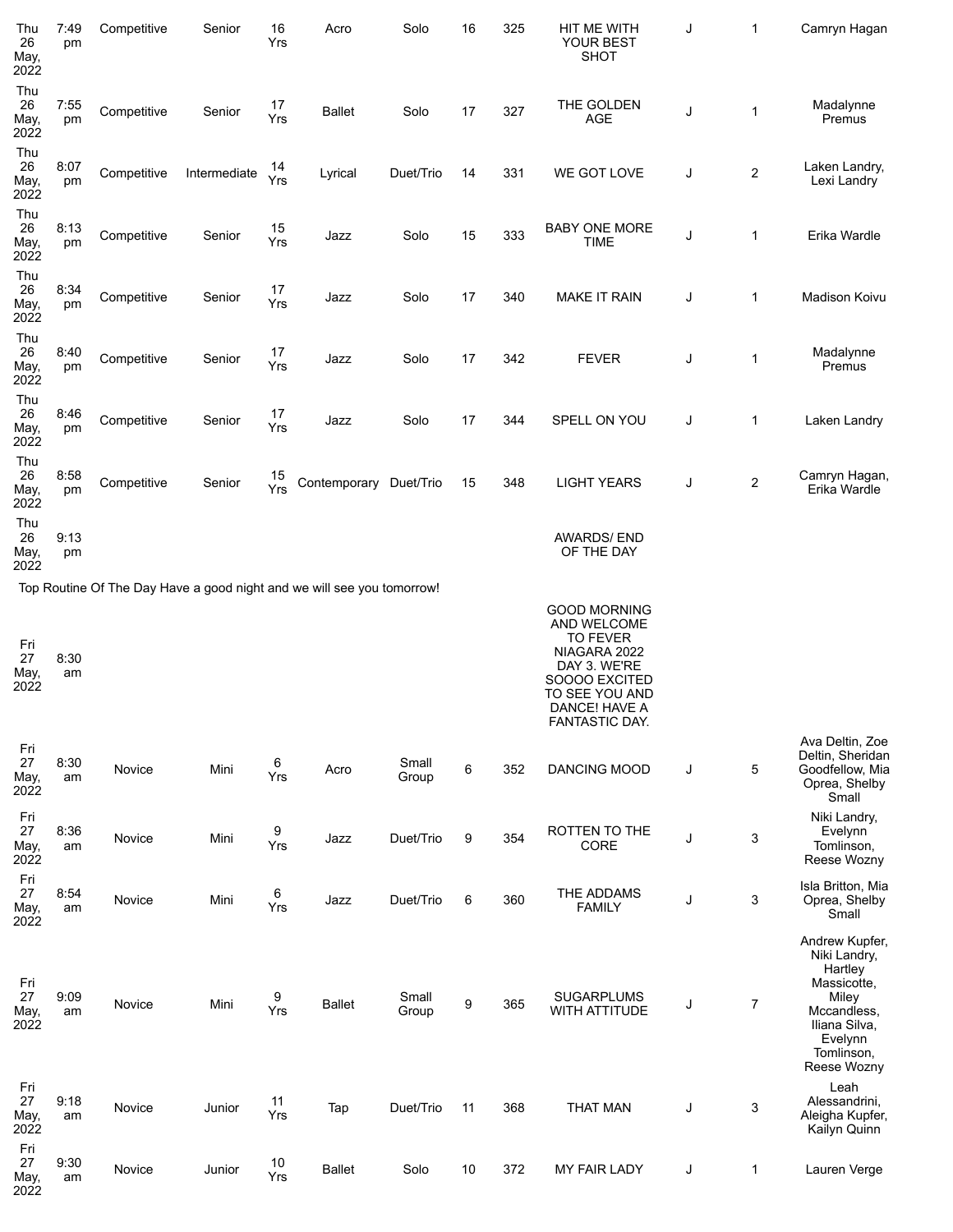| Fri<br>27<br>May,<br>2022 | 9:36<br>am  | Novice      | Mini                                                              | 6<br>Yrs  | <b>Ballet</b> | Small<br>Group | 6  | 374 | THE LONELY<br><b>GOATHERD</b>        | J | $\overline{7}$ | Isla Britton, Ava<br>Deltin, Zoe<br>Deltin, Sheridan<br>Goodfellow, Mia<br>Oprea, Shelby<br>Small, Anastasia<br>Underwood                |
|---------------------------|-------------|-------------|-------------------------------------------------------------------|-----------|---------------|----------------|----|-----|--------------------------------------|---|----------------|------------------------------------------------------------------------------------------------------------------------------------------|
| Fri<br>27<br>May,<br>2022 | 9:42<br>am  | Novice      | Mini                                                              | 9<br>Yrs  | Lyrical       | Small<br>Group | 9  | 376 | SHOOTING STAR                        | J | 6              | Niki Landry,<br>Hartley<br>Massicotte,<br>Miley<br>Mccandless,<br>Iliana Silva,<br>Evelynn<br>Tomlinson,                                 |
| Fri<br>27<br>May,<br>2022 | 10:03<br>am | Novice      | Mini                                                              | 6<br>Yrs  | Tap           | Small<br>Group | 6  | 383 | <b>LOVE TRAIN</b>                    | J | 7              | Reese Wozny<br>Isla Britton, Ava<br>Deltin, Zoe<br>Deltin, Sheridan<br>Goodfellow, Mia<br>Oprea, Shelby<br>Small, Anastasia<br>Underwood |
| Fri<br>27<br>May,<br>2022 | 10:06<br>am | Novice      | Mini                                                              | 9<br>Yrs  | Acro          | Solo           | 9  | 384 | <b>LITTLE EGYPT</b>                  | J | 1              | Hartley<br>Massicotte                                                                                                                    |
| Fri<br>27<br>May,<br>2022 | 10:09<br>am | Novice      | Mini                                                              | 9<br>Yrs  | Acro          | Solo           | 9  | 385 | ORANGE<br><b>COLOURED SKY</b>        | J | 1              | Reese Wozny                                                                                                                              |
| Fri<br>27<br>May,<br>2022 | 10:12<br>am | Novice      | Intermediate                                                      | 14<br>Yrs | Jazz          | Duet/Trio      | 14 | 386 | <b>TELEPHONE</b>                     | J | $\overline{c}$ | Rachel Comi,<br>Audrina Melo                                                                                                             |
| Fri<br>27<br>May,<br>2022 | 10:15<br>am | Novice      | Mini                                                              | 9<br>Yrs  | Tap           | Small<br>Group | 9  | 387 | <b>DANCE PATROL</b>                  | J | 4              | Andrew Kupfer,<br>Niki Landry,<br>Iliana Silva,<br>Evelynn<br>Tomlinson                                                                  |
| Fri<br>27<br>May,<br>2022 | 10:18<br>am |             |                                                                   |           |               |                |    |     | <b>AWARDS/ BREAK</b>                 |   |                |                                                                                                                                          |
|                           |             |             | OVERALL: Novice Junior Duet/ Trio, Novice Intermediate Duet/ Trio |           |               |                |    |     |                                      |   |                |                                                                                                                                          |
| Fri<br>27<br>May,<br>2022 | 10:33<br>am |             |                                                                   |           |               |                |    |     | <b>BREAK</b>                         |   |                |                                                                                                                                          |
| Fri<br>27<br>May,<br>2022 | 10:51<br>am | Competitive | Junior                                                            | 11<br>Yrs | Tap           | Small<br>Group | 11 | 389 | MAMBO #5                             | J | 4              | Leah<br>Alessandrini,<br>Aleigha Kupfer,<br>Madelyn<br>Mclaren, Kailyn<br>Quinn                                                          |
| Fri<br>27<br>May,<br>2022 | 11:09<br>am | Novice      | Mini                                                              | 6<br>Yrs  | Jazz          | Small<br>Group | 6  | 395 | <b>BE OUR GUEST</b>                  | J | 7              | Isla Britton, Ava<br>Deltin, Zoe<br>Deltin, Sheridan<br>Goodfellow, Mia<br>Oprea, Shelby<br>Small, Anastasia<br>Underwood                |
| Fri<br>27<br>May,<br>2022 | 11:45<br>am | Novice      | Intermediate                                                      | 14<br>Yrs | Tap           | Solo           | 14 | 407 | <b>DANCING WITH</b><br><b>MYSELF</b> | J | $\mathbf{1}$   | Rachel Comi                                                                                                                              |
| Fri<br>27<br>May,<br>2022 | 11:48<br>am | Novice      | Junior                                                            | 11<br>Yrs | Tap           | Solo           | 11 | 408 | DR. WANNA DO                         | J | $\mathbf 1$    | Leah<br>Alessandrini                                                                                                                     |
| Fri<br>27<br>May,<br>2022 | 11:57<br>am | Novice      | Junior                                                            | 12<br>Yrs | Jazz          | Solo           | 12 | 411 | <b>ESCAPADE</b>                      | J | $\mathbf{1}$   | Aleigha Kupfer                                                                                                                           |
| Fri<br>27<br>May,<br>2022 | 12:42<br>pm | Novice      | Intermediate                                                      | 14<br>Yrs | Jazz          | Solo           | 14 | 426 | <b>GLAMOROUS</b><br><b>LIFE</b>      | J | 1              | Audrina Melo                                                                                                                             |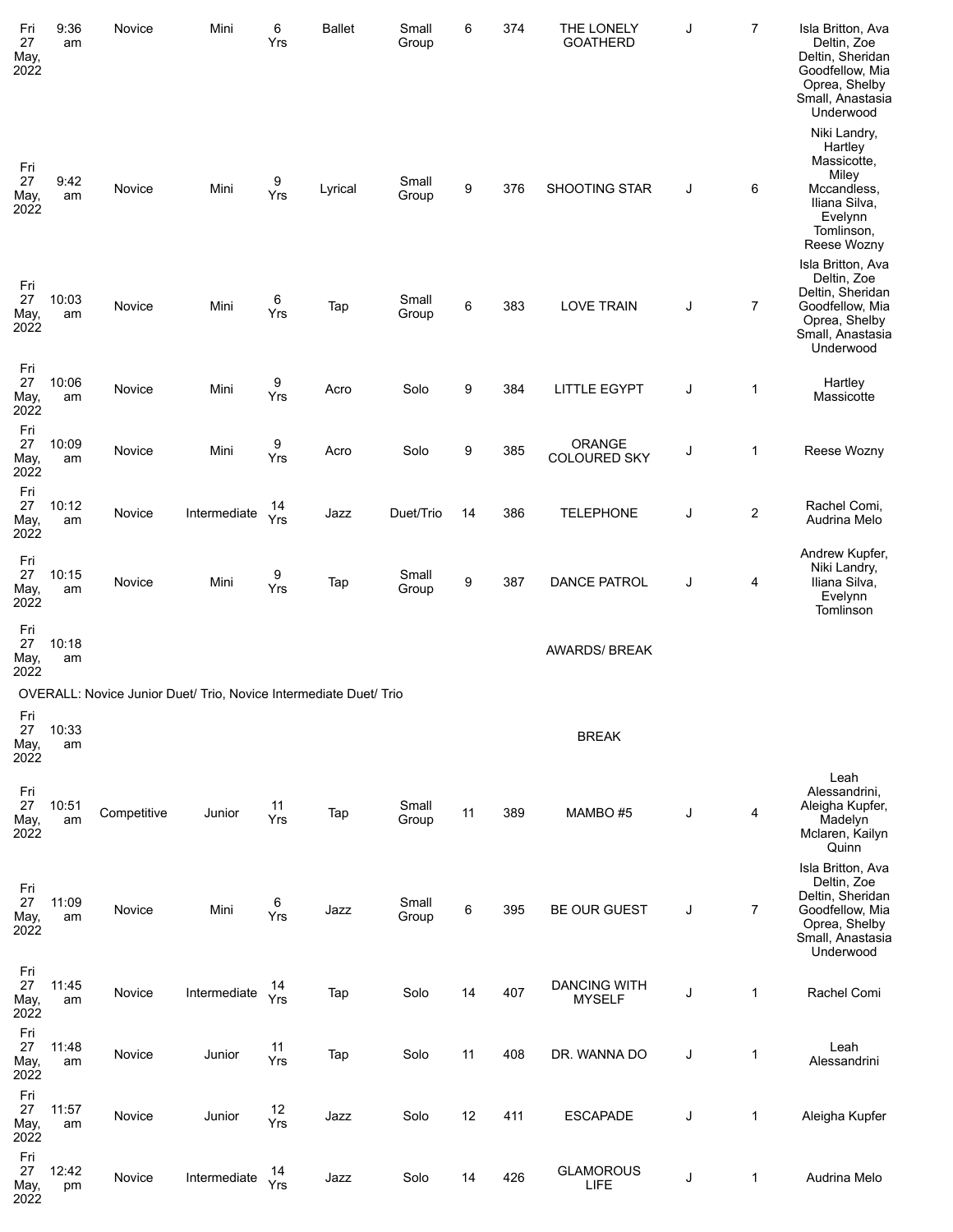| Fri<br>27<br>May,<br>2022 | 12:54<br>pm |                                                                    |              |           |         |                |    |     | <b>AWARDS/LUNCH</b>                |   |              |                                                                                                                                                        |
|---------------------------|-------------|--------------------------------------------------------------------|--------------|-----------|---------|----------------|----|-----|------------------------------------|---|--------------|--------------------------------------------------------------------------------------------------------------------------------------------------------|
|                           |             | OVERALLS: Novice Intermediate Solo, Competitive Junior Small Group |              |           |         |                |    |     |                                    |   |              |                                                                                                                                                        |
| Fri<br>27<br>May,<br>2022 | 1:12<br>pm  |                                                                    |              |           |         |                |    |     | <b>LUNCH</b>                       |   |              |                                                                                                                                                        |
| Fri<br>27<br>May,<br>2022 | 2:18<br>pm  | Competitive                                                        | Senior       | 16<br>Yrs | Jazz    | Small<br>Group | 16 | 432 | <b>WHOLE LOTTA</b><br><b>WOMAN</b> | J | 8            | Milena<br>Alessandrini,<br>Emma Dickens,<br>Camryn Hagan,<br>Madison Koivu,<br>Laken Landry,<br>Madalynne<br>Premus, Kyleigh<br>Quinn, Erika<br>Wardle |
| Fri<br>27<br>May,<br>2022 | 3:18<br>pm  | Competitive                                                        | Junior       | 12<br>Yrs | Lyrical | Solo           | 12 | 452 | <b>ALL THINGS</b><br><b>LOST</b>   | J | $\mathbf{1}$ | Lexi Landry                                                                                                                                            |
| Fri<br>27<br>May,<br>2022 | 3:21<br>pm  | Competitive                                                        | Junior       | 12<br>Yrs | Lyrical | Solo           | 12 | 453 | I AM                               | J | 1            | Madelyn<br>Mclaren                                                                                                                                     |
| Fri<br>27<br>May,<br>2022 | 3:52<br>pm  |                                                                    |              |           |         |                |    |     | <b>AWARDS/ BREAK</b>               |   |              |                                                                                                                                                        |
|                           |             | Competitive Intermediate Duet/ Trio                                |              |           |         |                |    |     |                                    |   |              |                                                                                                                                                        |
| Fri<br>27<br>May,<br>2022 | 4:07<br>pm  |                                                                    |              |           |         |                |    |     | <b>BREAK</b>                       |   |              |                                                                                                                                                        |
| Fri<br>27<br>May,<br>2022 | 5:13<br>pm  | Pre-Competitive                                                    | Senior       | 16<br>Yrs | Tap     | Solo           | 16 | 481 | <b>HUSTLE</b>                      | J | 1            | Elizabeth<br>Vaduva                                                                                                                                    |
| Fri<br>27<br>May,<br>2022 | 5:37<br>pm  | Pre-Competitive                                                    | Senior       | 16<br>Yrs | Lyrical | Solo           | 16 | 489 | I COULD GET<br><b>USED TO THIS</b> | J | 1            | Elizabeth<br>Vaduva                                                                                                                                    |
| Fri<br>27<br>May,<br>2022 | 6:17<br>pm  | Competitive                                                        | Intermediate | 14<br>Yrs | Lyrical | Small<br>Group | 14 | 502 | MR. SANDMAN                        | J | 8            | Hannah Dietrich,<br>Emily Gonzalez,<br>Macey Kupfer,<br>Lexi Landry,<br>Madelyn<br>Mclaren, Karlie<br>Milks, Jessica<br>Stanley,<br>Courtney Turvill   |
| Fri<br>27<br>May,<br>2022 | 6:31<br>pm  |                                                                    |              |           |         |                |    |     | <b>AWARDS/</b><br><b>DINNER</b>    |   |              |                                                                                                                                                        |
|                           |             | OVERALL: Pre-Competitive Senior Line/ Extended Line                |              |           |         |                |    |     |                                    |   |              |                                                                                                                                                        |
| Fri<br>27<br>May,<br>2022 | 6:49<br>pm  |                                                                    |              |           |         |                |    |     | <b>DINNER</b>                      |   |              |                                                                                                                                                        |
| Fri<br>27<br>May,<br>2022 | 8:22<br>pm  | Pre-Competitive                                                    | Senior       | 15<br>Yrs | Lyrical | Solo           | 15 | 517 | WHAT WE HAD                        | J | 1            | Maya Callahan                                                                                                                                          |
| Fri<br>27<br>May,<br>2022 | 8:49<br>pm  | Pre-Competitive                                                    | Senior       | 15<br>Yrs | Open    | Solo           | 15 | 526 | <b>SOLDIER</b>                     | J | 1            | Paige Turvill                                                                                                                                          |
| Fri<br>27<br>May,<br>2022 | 9:01<br>pm  | Competitive                                                        | Senior       | 17<br>Yrs | Lyrical | Solo           | 17 | 530 | <b>FAVOURTIE</b><br><b>CRIME</b>   | J | 1            | Madison Koivu                                                                                                                                          |
| Fri<br>27                 | 9:19<br>pm  | Competitive                                                        | Senior       | 17<br>Yrs | Lyrical | Solo           | 17 | 536 | <b>HOSTAGE</b>                     | J | 1            | Laken Landry                                                                                                                                           |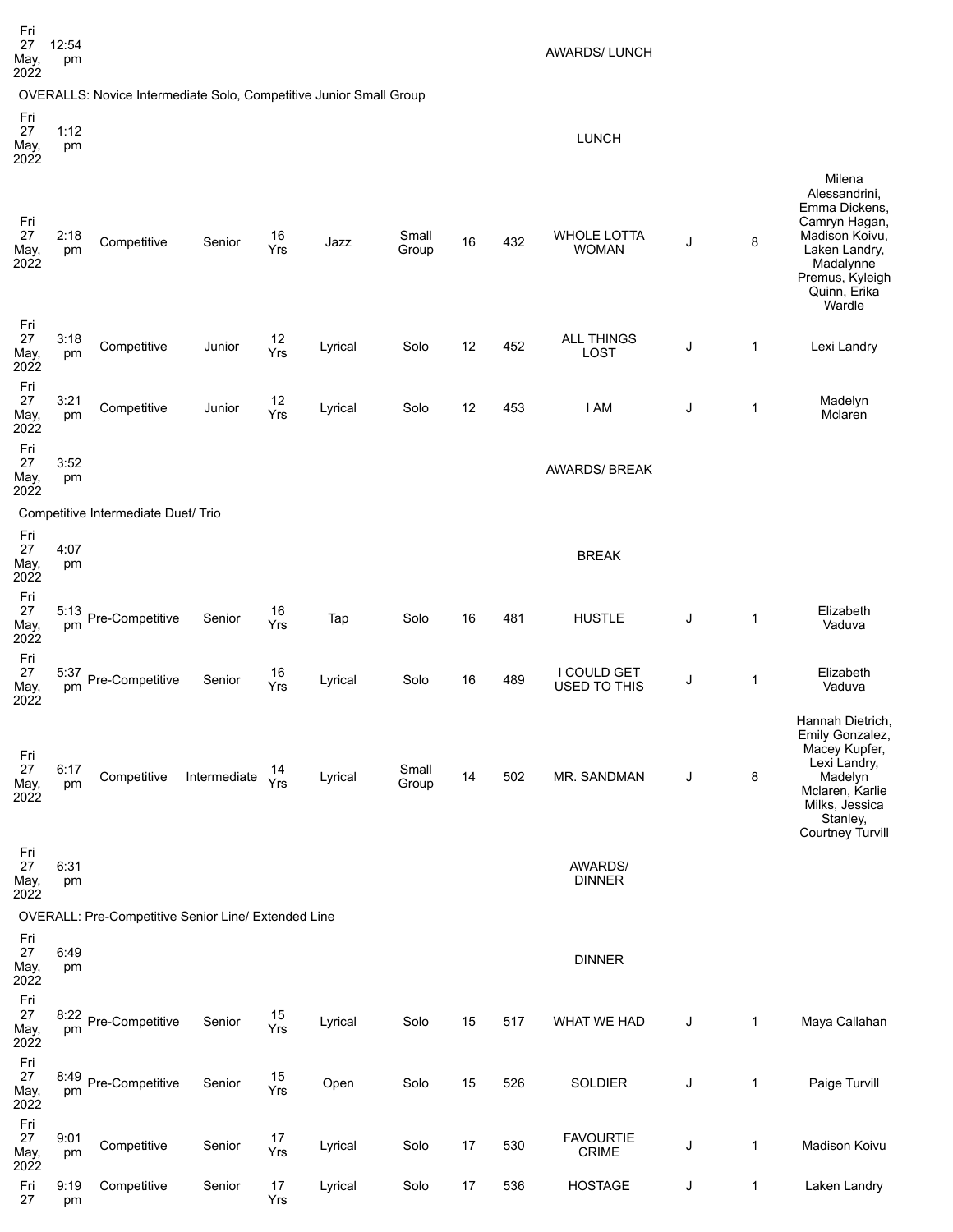| May,<br>2022              |             |                 |        |           |                    |                |    |     |                                                                                                                                                             |   |                |                                                                                                                                                                                               |
|---------------------------|-------------|-----------------|--------|-----------|--------------------|----------------|----|-----|-------------------------------------------------------------------------------------------------------------------------------------------------------------|---|----------------|-----------------------------------------------------------------------------------------------------------------------------------------------------------------------------------------------|
| Fri<br>27<br>May,<br>2022 | 9:37<br>pm  | Pre-Competitive | Senior | 18<br>Yrs | Lyrical            | Solo           | 18 | 542 | PIECE BY PIECE                                                                                                                                              | J | $\mathbf{1}$   | Dilena Nadan                                                                                                                                                                                  |
| Fri<br>27<br>May,<br>2022 | 9:50<br>pm  |                 |        |           |                    |                |    |     | <b>AWARDS/END</b><br>OF THE DAY                                                                                                                             |   |                |                                                                                                                                                                                               |
|                           |             |                 |        |           |                    |                |    |     | OVERALL: Pre-Competitive Senior Solo, Pre-Competitive Senior Small Group, Pre-Competitive Senior Large Group, Top Routine Of The Day                        |   |                |                                                                                                                                                                                               |
| Sat<br>28<br>May,<br>2022 | 8:30<br>am  |                 |        |           |                    |                |    |     | <b>GOOD MORNING</b><br>AND WELCOME<br><b>TO FEVER</b><br>NIAGARA 2022<br>DAY 4. WE'RE<br>SOOOO EXCITED<br>TO SEE YOU AND<br>DANCE! HAVE A<br>FANTASTIC DAY. |   |                |                                                                                                                                                                                               |
| Sat<br>28<br>May,<br>2022 | 8:30<br>am  | Novice          | Mini   | 9<br>Yrs  | Jazz               | Small<br>Group | 9  | 546 | SPIDERMAN                                                                                                                                                   | J | $\overline{7}$ | Andrew Kupfer,<br>Niki Landry,<br>Hartley<br>Massicotte,<br>Miley<br>Mccandless,<br>Iliana Silva,<br>Evelynn<br>Tomlinson,                                                                    |
| Sat<br>28<br>May,<br>2022 | 9:39<br>am  | Novice          | Junior | 10<br>Yrs | Tap                | Solo           | 10 | 568 | DIAMOND IN THE<br><b>SUN</b>                                                                                                                                | J | $\mathbf{1}$   | Reese Wozny<br>Kailyn Quinn                                                                                                                                                                   |
| Sat<br>28<br>May,<br>2022 | 9:42<br>am  | Novice          | Mini   | 9<br>Yrs  | Acro               | Small<br>Group | 9  | 569 | <b>DIG A LITTLE</b><br><b>DEEPER</b>                                                                                                                        | J | 6              | Niki Landry,<br>Hartley<br>Massicotte,<br>Miley<br>Mccandless,<br>Iliana Silva,<br>Evelynn<br>Tomlinson,                                                                                      |
| Sat<br>28<br>May,<br>2022 | 10:00<br>am | Novice          | Mini   | 7<br>Yrs  | Tap                | Solo           | 7  | 575 | DING DONG THE<br><b>WITCH IS DEAD</b>                                                                                                                       | J | $\mathbf{1}$   | Reese Wozny<br><b>Isla Britton</b>                                                                                                                                                            |
| Sat<br>28<br>May,<br>2022 | 10:03<br>am | Novice          | Mini   | 6<br>Yrs  | Jazz               | Solo           | 6  | 576 | I'M YOUR GIRL                                                                                                                                               | J | $\mathbf{1}$   | Shelby Small                                                                                                                                                                                  |
| Sat<br>28<br>May,<br>2022 | 10:18<br>am | Novice          | Junior | 10<br>Yrs | Jazz               | Solo           | 10 | 581 | <b>BONJOUR, PARIS</b>                                                                                                                                       | J | $\mathbf 1$    | Evelynn<br>Tomlinson                                                                                                                                                                          |
| Sat<br>28<br>May,<br>2022 | 11:13<br>am | Novice          | Mini   | 8<br>Yrs  | Musical<br>Theatre | Large<br>Group | 8  | 599 | <b>BATHING</b><br><b>BEAUTIES</b>                                                                                                                           | J | 10             | Isla Britton,<br>Sheridan<br>Goodfellow, Niki<br>Landry, Miley<br>Mccandless, Mia<br>Oprea, Iliana<br>Silva, Shelby<br>Small, Evelynn<br>Tomlinson,<br>Anastasia<br>Underwood,<br>Reese Wozny |
| Sat<br>28<br>May,         | 11:16<br>am |                 |        |           |                    |                |    |     | <b>AWARDS/ BREAK</b>                                                                                                                                        |   |                |                                                                                                                                                                                               |

2022

NOVICE JUDGE AWARD: Spark Award OVERALL: Novice Junior Solo, Novice Junior Small Group, Novice Junior Large Group, Novice Intermediate Small Group, Novice Intermediate Large Group, Top Novice Routine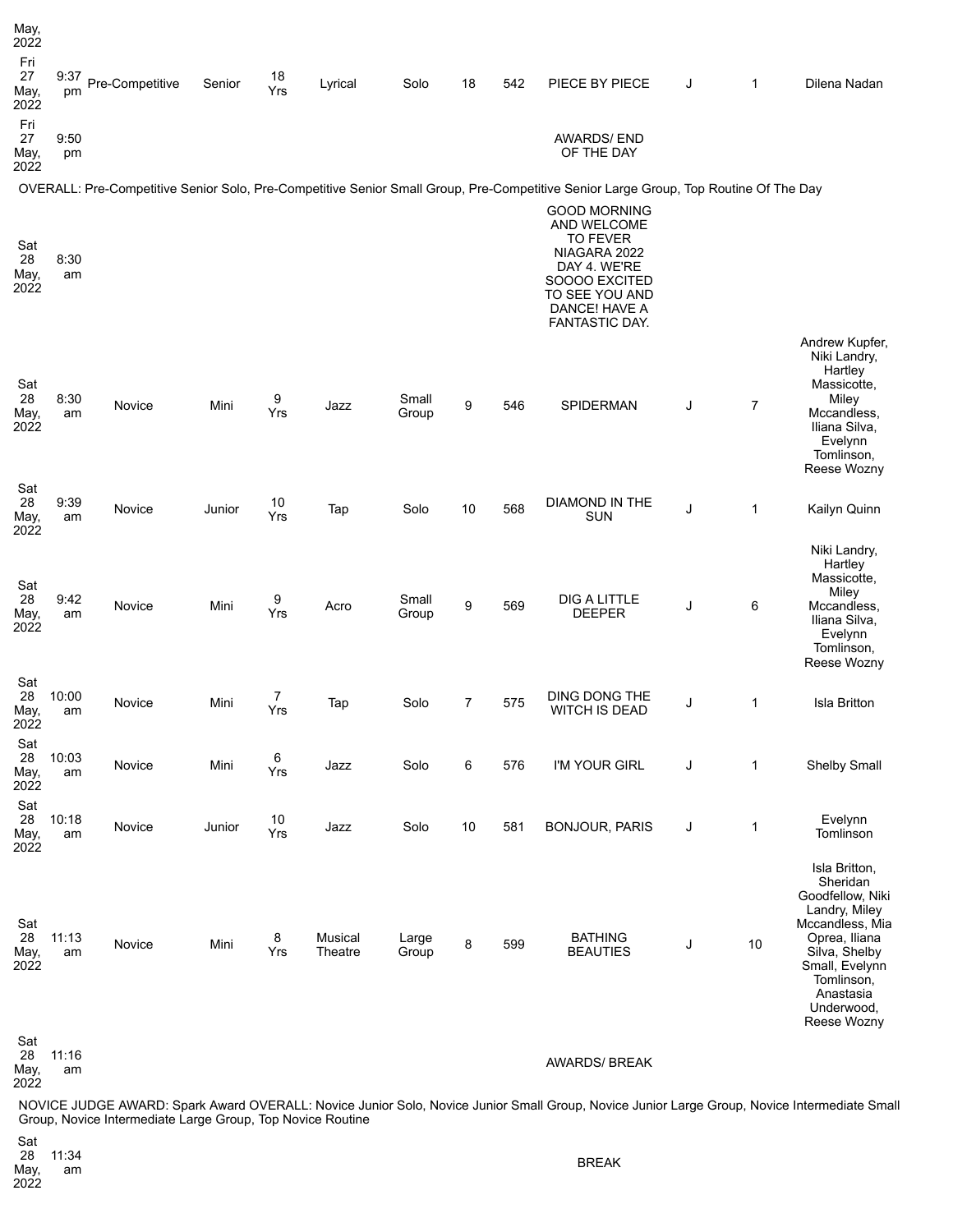| Sat<br>28<br>May,                 | 12:11<br>pm | Competitive                  | Mini   | 9<br>Yrs               | Jazz         | Solo           | 9  | 607 | <b>MATERIAL GIRL</b>                                                                                        | J | 1              | Niki Landry                                                                                                                                                                                           |
|-----------------------------------|-------------|------------------------------|--------|------------------------|--------------|----------------|----|-----|-------------------------------------------------------------------------------------------------------------|---|----------------|-------------------------------------------------------------------------------------------------------------------------------------------------------------------------------------------------------|
| 2022<br>Sat<br>28<br>May,<br>2022 | 12:33<br>pm | Competitive                  | Junior | 12<br>Yrs              | Hip Hop      | Large<br>Group | 12 | 614 | <b>FAST</b>                                                                                                 | J | 10             | Leah<br>Alessandrini,<br>Lexi<br>Bannerman,<br>Maya Callahan,<br>Hannah Dietrich,<br>Aleigha Kupfer,<br>Lexi Landry,<br>Maggie Nevin,<br>Avery Serre,<br>Angelina<br>Tolomei,<br>Evelynn<br>Tomlinson |
| Sat<br>28<br>May,<br>2022         | 1:12<br>pm  |                              |        |                        |              |                |    |     | <b>AWARDS/LUNCH</b>                                                                                         |   |                |                                                                                                                                                                                                       |
|                                   |             |                              |        |                        |              |                |    |     | OVERALL: Competitive Mini Small Group, Competitive Junior Large Group, Competitive Mini Line/ Extended Line |   |                |                                                                                                                                                                                                       |
| Sat<br>28<br>May,<br>2022         | 1:30<br>pm  |                              |        |                        |              |                |    |     | <b>LUNCH</b>                                                                                                |   |                |                                                                                                                                                                                                       |
| Sat<br>28<br>May,<br>2022         | 2:30<br>pm  | Competitive                  | Senior | 15<br>Yrs              | Acro         | Small<br>Group | 15 | 628 | <b>SWEET DREAMS</b>                                                                                         | J | 9              | Milena<br>Alessandrini,<br>Emma Dickens,<br>Emily Gonzalez,<br>Camryn Hagan,<br>Madison Koivu,<br>Mackenzie<br>Meszen, Karlie<br>Milks,<br>Madalynne<br>Premus, Kyleigh<br>Quinn<br>Maya Callahan,    |
| Sat<br>28<br>May,<br>2022         | 2:46<br>pm  | Pre-Competitive Intermediate |        | 14<br>Yrs              | Contemporary | Small<br>Group | 14 | 633 | PLEASANTVILLE                                                                                               | J | 9              | Hannah Dietrich,<br>Lexi Landry,<br>Madelyn<br>Mclaren, Dilena<br>Nadan, Ella<br>Stamenkovic,<br>Angelina<br>Tolomei, Paige<br>Turvill, Kaylee<br>Vandeputte                                          |
| Sat<br>28<br>May,<br>2022         | 2:52<br>pm  | Pre-Competitive              | Adult  | 20<br>Yrs<br>&<br>Over | Hip Hop      | Duet/Trio      | 44 | 635 | <b>MOM'S NIGHT</b><br><b>OUT</b>                                                                            | J | 3              | Marie Deckert,<br>Kalen<br>Goodfellow,<br>Steffanie<br>Sardelis                                                                                                                                       |
| Sat<br>28<br>May,                 | 3:10<br>pm  | Competitive                  | Junior | 12<br>Yrs              | Acro         | Solo           | 12 | 641 | <b>CRUEL SUMMER</b>                                                                                         | J | 1              | Lexi Landry                                                                                                                                                                                           |
| 2022<br>Sat<br>28<br>May,<br>2022 | 3:16<br>pm  | Pre-Competitive Intermediate |        | 14<br>Yrs              | Lyrical      | Small<br>Group | 14 | 643 | <b>WAITING ON THE</b><br><b>WORLD TO</b><br><b>CHANGE</b>                                                   | J | 8              | Maya Callahan,<br>Tatiana<br>Clements,<br>Audrina Melo,<br>Dilena Nadan,<br>Angelina<br>Tolomei, Paige<br>Turvill, Elizabeth<br>Vaduva, Kaylee<br>Vandeputte                                          |
| Sat<br>28<br>May,<br>2022         | 3:22<br>pm  | Competitive                  | Junior | 11<br>Yrs              | Open         | Solo           | 11 | 645 | IN MY FASHION                                                                                               | J | $\mathbf 1$    | Lexi Bannerman                                                                                                                                                                                        |
| Sat<br>28<br>May,<br>2022         | pm          | 3:37 Pre-Competitive         | Adult  | 20<br>Yrs<br>&<br>Over | Tap          | Small<br>Group | 49 | 650 | <b>RUMOUR HAS IT</b>                                                                                        | J | $\overline{7}$ | Julie<br>Casselman,<br>Marie Deckert,<br>Carrie Duffy,<br>Shannon<br>Friesen, Kalen                                                                                                                   |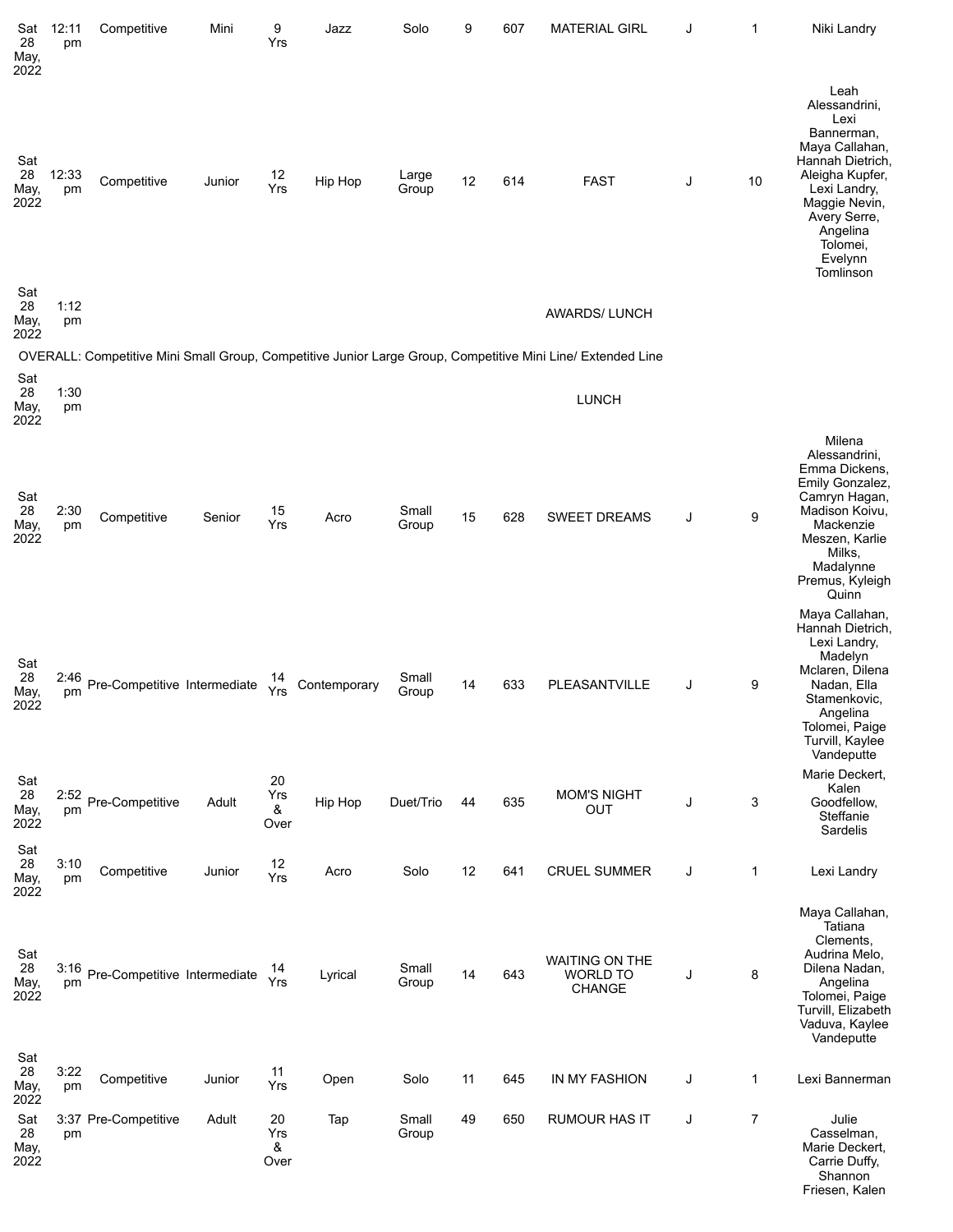|                           |            |                              |        |           |                    |                |    |     |                                                                                                                                                   |   |                         | Goodfellow,<br>Leigh Keffer,<br>Rachel Pond                                                                                                                                                                            |
|---------------------------|------------|------------------------------|--------|-----------|--------------------|----------------|----|-----|---------------------------------------------------------------------------------------------------------------------------------------------------|---|-------------------------|------------------------------------------------------------------------------------------------------------------------------------------------------------------------------------------------------------------------|
| Sat<br>28<br>May,<br>2022 | 3:40<br>pm | Pre-Competitive Intermediate |        | 14<br>Yrs | Musical<br>Theatre | Small<br>Group | 14 | 651 | EX-WIVES                                                                                                                                          | J | $\overline{7}$          | Rachel Comi,<br>Macey Kupfer,<br>Audrina Melo,<br>Maggie Nevin,<br>Jessica Stanley,<br>Paige Turvill,<br>Kaylee<br>Vandeputte                                                                                          |
| Sat<br>28<br>May,<br>2022 | 4:04<br>pm | Pre-Competitive Intermediate |        | 14<br>Yrs | Jazz               | Small<br>Group | 14 | 659 | <b>RICH GIRL</b>                                                                                                                                  | J | 4                       | Maya Callahan,<br>Rachel Comi,<br>Audrina Melo,<br>Paige Turvill                                                                                                                                                       |
| Sat<br>28<br>May,<br>2022 | 4:16<br>pm |                              |        |           |                    |                |    |     | <b>AWARDS/ BREAK</b>                                                                                                                              |   |                         |                                                                                                                                                                                                                        |
| Soloist                   |            |                              |        |           |                    |                |    |     | OVERALL: Pre-Competitive Intermediate Small Group, Competitive Junior Solo, Competitive Junior Line/ Extended Line, Competitive Junior POWERHOUSE |   |                         |                                                                                                                                                                                                                        |
| Sat<br>28<br>May,<br>2022 | 4:31<br>pm |                              |        |           |                    |                |    |     | <b>BREAK</b>                                                                                                                                      |   |                         |                                                                                                                                                                                                                        |
| Sat<br>28<br>May,<br>2022 | 4:59<br>pm | Pre-Competitive Intermediate |        | 14<br>Yrs | <b>Ballet</b>      | Large<br>Group | 14 | 666 | <b>GIRLS LIKE YOU</b>                                                                                                                             | J | 12                      | Maya Callahan,<br>Tatiana<br>Clements,<br>Rachel Comi,<br>Audrina Melo,<br>Dilena Nadan,<br>Maggie Nevin,<br>Ella<br>Stamenkovic,<br>Angelina<br>Tolomei, Paige<br>Turvill, Elizabeth<br>Vaduva, Kaylee<br>Vandeputte, |
| Sat<br>28<br>May,<br>2022 | 5:54<br>pm | Pre-Competitive              | Senior | 16<br>Yrs | Lyrical            | Duet/Trio      | 16 | 684 | <b>FALL FOR YOU</b>                                                                                                                               | J | 3                       | <b>Emily Wheeler</b><br>Maya Callahan,<br>Macey Kupfer,<br>Elizabeth<br>Vaduva                                                                                                                                         |
| Sat<br>28<br>May,<br>2022 | 5:57<br>pm | Pre-Competitive              | Senior | 16<br>Yrs | Lyrical            | Duet/Trio      | 16 | 685 | <b>I LOST A FRIEND</b>                                                                                                                            | J | 2                       | Paige Turvill,<br>Courtney Turvill                                                                                                                                                                                     |
| Sat<br>28<br>May,<br>2022 | 6:06<br>pm | Pre-Competitive Intermediate |        | 13<br>Yrs | Open               | Duet/Trio      | 13 | 688 | EXTRA!                                                                                                                                            | J | $\overline{\mathbf{c}}$ | Jessica Stanley,<br>Emily Wheeler                                                                                                                                                                                      |
| Sat<br>28<br>May,<br>2022 | 6:21<br>pm | Pre-Competitive              | Senior | 16<br>Yrs | Tap                | Duet/Trio      | 16 | 693 | <b>BLUE JEANS</b>                                                                                                                                 | J | 3                       | Maya Callahan,<br>Courtney Turvill,<br>Elizabeth<br>Vaduva                                                                                                                                                             |
| Sat<br>28<br>May,<br>2022 | 6:46<br>pm | Pre-Competitive Intermediate |        | 14<br>Yrs | Jazz               | Large<br>Group | 14 | 701 | 911                                                                                                                                               | J | 11                      | Maya Callahan,<br>Tatiana<br>Clements,<br>Rachel Comi,<br>Audrina Melo,<br>Dilena Nadan,<br>Maggie Nevin,<br>Angelina<br>Tolomei, Paige<br>Turvill, Elizabeth<br>Vaduva, Kaylee<br>Vandeputte,<br><b>Emily Wheeler</b> |
| Sat<br>28<br>May,<br>2022 | 6:49<br>pm |                              |        |           |                    |                |    |     | AWARDS/<br><b>DINNER</b>                                                                                                                          |   |                         |                                                                                                                                                                                                                        |

OVERALL: Pre-Competitive Intermediate Solo, Pre-Competitive Intermediate Duet/ Trio, Pre-Competitive Intermediate Large Group, Pre-Competitive Intermediate Line/Extended Line, Pre-Competitive Senior Duet/ Trio, Competitive Intermediate Solo, Competitive Intermediate Large Group, Competitive Intermediate POWERHOUSE Soloist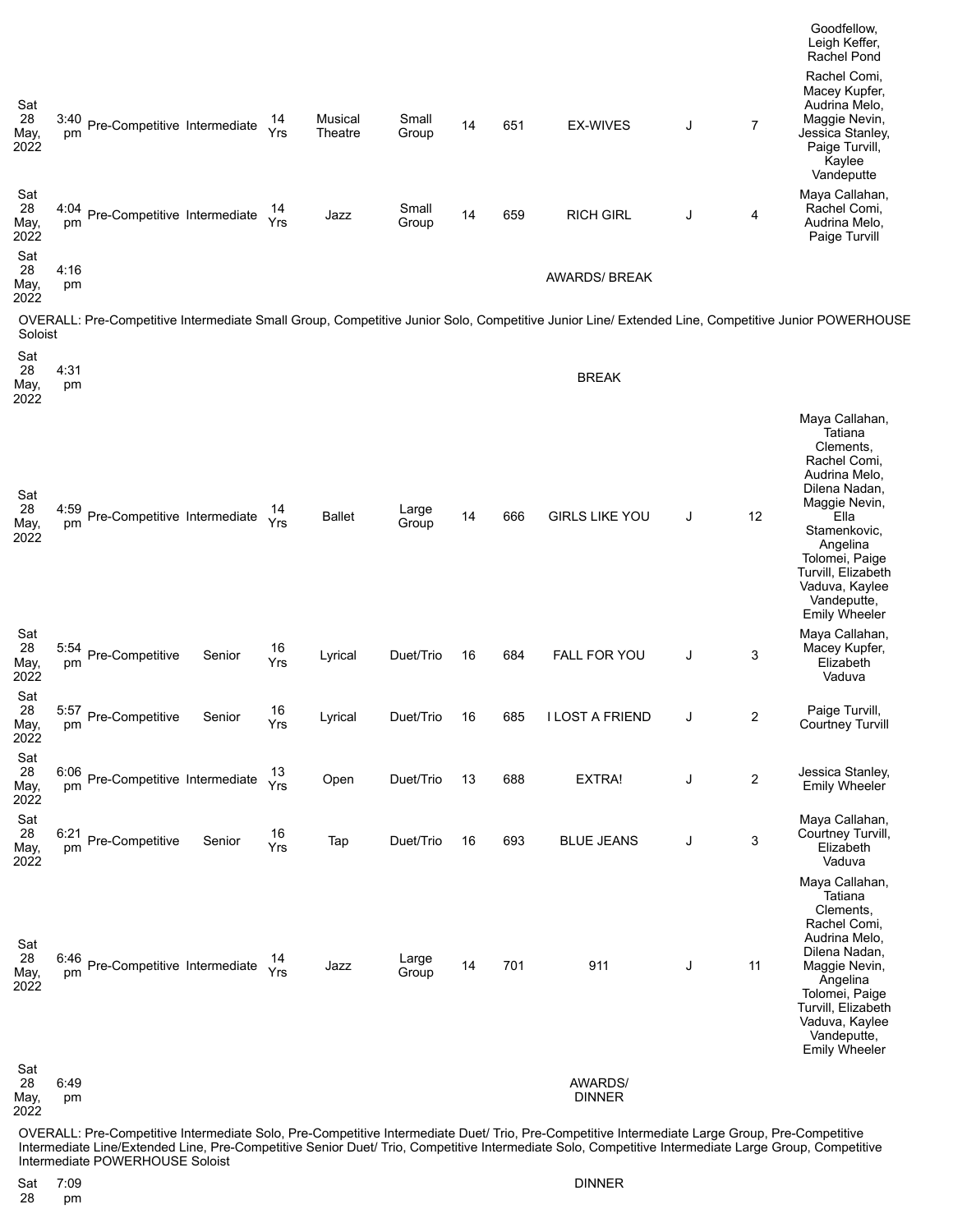| May,<br>2022              |             |                                                            |              |           |                        |                |    |     |                                                                                                                                                             |   |                |                                                                                                                                                          |
|---------------------------|-------------|------------------------------------------------------------|--------------|-----------|------------------------|----------------|----|-----|-------------------------------------------------------------------------------------------------------------------------------------------------------------|---|----------------|----------------------------------------------------------------------------------------------------------------------------------------------------------|
| Sat<br>28<br>May,<br>2022 | 8:21<br>pm  | Competitive                                                | Senior       | 17<br>Yrs | Contemporary           | Solo           | 17 | 706 | <b>TRAIN WRECK</b>                                                                                                                                          | J | $\mathbf 1$    | <b>Courtney Turvill</b>                                                                                                                                  |
| Sat<br>28<br>May,<br>2022 | 8:24<br>pm  | Competitive                                                | Senior       | 17<br>Yrs | Contemporary           | Solo           | 17 | 707 | ALL I NEED                                                                                                                                                  | J | 1              | Kyleigh Quinn                                                                                                                                            |
| Sat<br>28<br>May,<br>2022 | 9:12<br>pm  | Competitive                                                | Senior       | 17<br>Yrs | Contemporary           | Solo           | 17 | 723 | THE LAST STOP                                                                                                                                               | J | 1              | Laken Landry                                                                                                                                             |
| Sat<br>28<br>May,<br>2022 | 9:31<br>pm  | Competitive                                                | Senior       | 16<br>Yrs | Contemporary Duet/Trio |                | 16 | 729 | <b>LEAN ON</b>                                                                                                                                              | J | 2              | Hannah Dietrich,<br><b>Courtney Turvill</b>                                                                                                              |
| Sat<br>28<br>May,<br>2022 | 9:55<br>pm  |                                                            |              |           |                        |                |    |     | <b>AWARDS/END</b><br>OF THE DAY                                                                                                                             |   |                |                                                                                                                                                          |
|                           |             |                                                            |              |           |                        |                |    |     | OVERALL: Competitive Senior Duet/ Trio Top routine Of The Day Have a good night and see you tomorrow1                                                       |   |                |                                                                                                                                                          |
| Sun<br>29<br>May,<br>2022 | 8:40<br>am  |                                                            |              |           |                        |                |    |     | <b>GOOD MORNING</b><br>AND WELCOME<br><b>TO FEVER</b><br>NIAGARA 2022<br>DAY 5. WE'RE<br>SOOOO EXCITED<br>TO SEE YOU AND<br>DANCE! HAVE A<br>FANTASTIC DAY. |   |                |                                                                                                                                                          |
| Sun<br>29<br>May,<br>2022 | 10:08<br>am | Pre-Competitive                                            | Junior       | 12<br>Yrs | Acro                   | Duet/Trio      | 12 | 766 | <b>DREAMS</b>                                                                                                                                               | J | 2              | Lexi<br>Bannerman,<br>Maggie Nevin                                                                                                                       |
| Sun<br>29<br>May,<br>2022 | 10:20<br>am |                                                            |              |           |                        |                |    |     | <b>AWARDS/ BREAK</b>                                                                                                                                        |   |                |                                                                                                                                                          |
|                           |             | Mini Line/Extended Line, Pre-Competitive Junior Duet/ Trio |              |           |                        |                |    |     |                                                                                                                                                             |   |                | OVERALL: Pre-Competitive Mini Solo, Pre-Competitive Mini Duet/ Trio, Pre-Competitive Mini Small Group, Pre-Competitive Mini Large Group, Pre-Competitive |
| Sun<br>29                 | 10:38       |                                                            |              |           |                        |                |    |     |                                                                                                                                                             |   |                |                                                                                                                                                          |
| May,<br>2022              | am          |                                                            |              |           |                        |                |    |     | <b>BREAK</b>                                                                                                                                                |   |                |                                                                                                                                                          |
| Sun<br>29<br>May,<br>2022 | 11:08<br>am | Competitive                                                | Junior       | 12<br>Yrs | Jazz                   | Duet/Trio      | 12 | 775 | THE BEAT GOES<br>ON                                                                                                                                         | J | $\overline{2}$ | Lexi Landry,<br>Madelyn<br>Mclaren                                                                                                                       |
| Sun<br>29<br>May,<br>2022 | 12:32<br>pm |                                                            |              |           |                        |                |    |     | <b>AWARDS/LUNCH</b>                                                                                                                                         |   |                |                                                                                                                                                          |
|                           |             | POWERHOUSE Soloist, Competitive Junior Duet/ Trio          |              |           |                        |                |    |     | Pre-Competitive Junior Large Group, Top Pre-Competitive Routine, Competitive Mini Duet/ Trio, Competitive Mini Large Group, Competitive Mini                |   |                | PRE COMPETITIVE JUDGE AWARD: Future Fire Award, Judges Choice Award OVERALL: Pre-Competitive Junior Solo, Pre-Competitive Junior Small Group,            |
| Sun<br>29<br>May,<br>2022 | 12:52<br>pm |                                                            |              |           |                        |                |    |     | <b>LUNCH</b>                                                                                                                                                |   |                |                                                                                                                                                          |
| Sun<br>29<br>May,<br>2022 | 1:56<br>pm  | Competitive                                                | Intermediate | 14<br>Yrs | Jazz                   | Small<br>Group | 14 | 806 | ME AGAINST THE<br><b>MUSIC</b>                                                                                                                              | J | 9              | Hannah Dietrich,<br>Emily Gonzalez,<br>Macey Kupfer,<br>Lexi Landry,<br>Madelyn<br>Mclaren,<br>Mackenzie<br>Meszen, Karlie<br>Milks, Jessica             |
| Sun                       |             |                                                            |              |           |                        |                |    |     |                                                                                                                                                             |   |                | Stanley,<br><b>Courtney Turvill</b>                                                                                                                      |
| 29<br>May,<br>2022        | 2:09<br>pm  | Competitive                                                | Senior       | 16<br>Yrs | Contemporary           | Solo           | 16 | 810 | <b>SUPERCUT</b>                                                                                                                                             | J | 1              | Camryn Hagan                                                                                                                                             |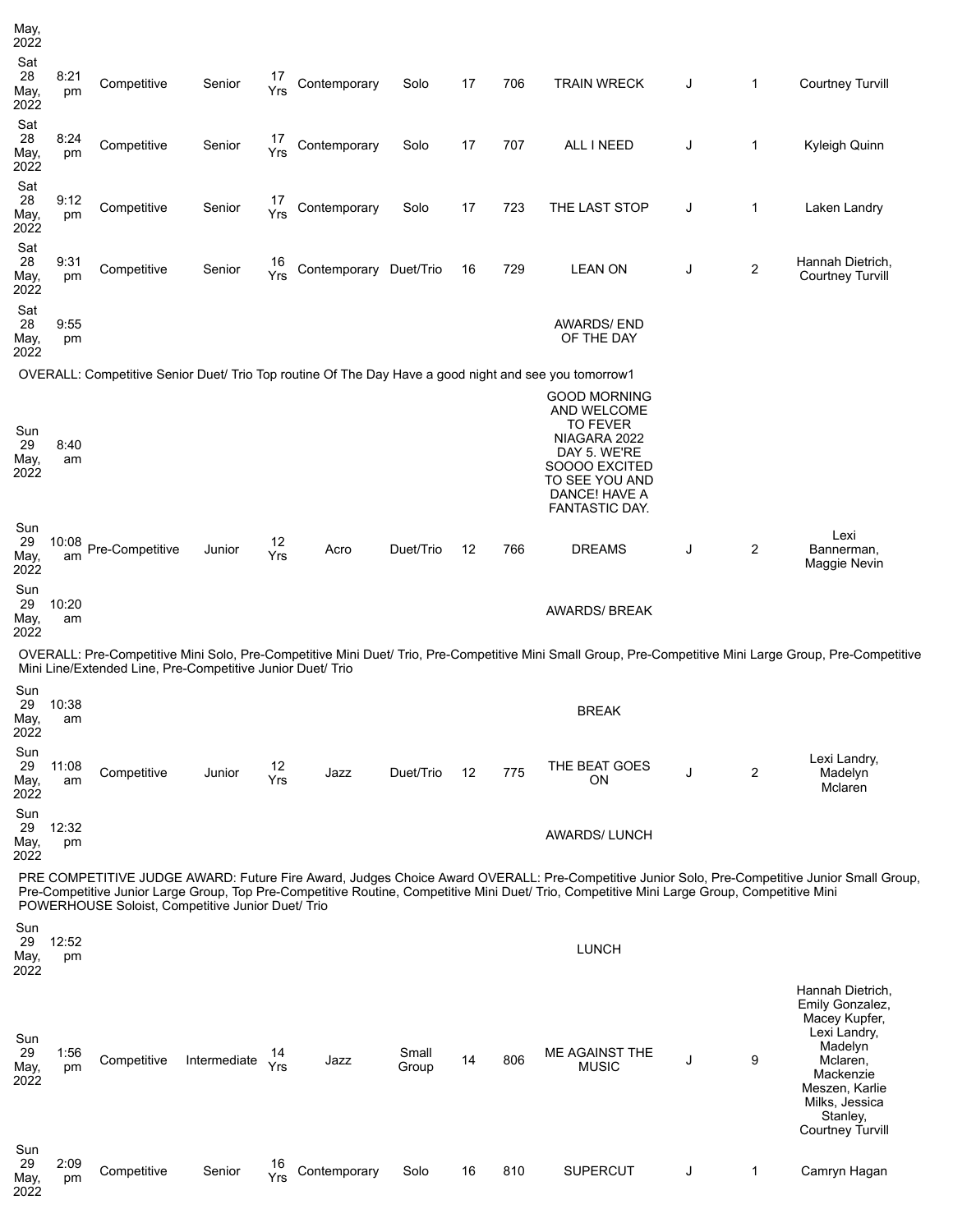| Sun<br>29<br>May,<br>2022 | 3:06<br>pm | Competitive               | Senior | 17<br>Yrs | Tap           | Solo           | 17 | 829 | <b>NEON LIGHTS</b>                                                                                                                               | J | $\mathbf{1}$ | Macey Kupfer                                                                                                                                           |
|---------------------------|------------|---------------------------|--------|-----------|---------------|----------------|----|-----|--------------------------------------------------------------------------------------------------------------------------------------------------|---|--------------|--------------------------------------------------------------------------------------------------------------------------------------------------------|
| Sun<br>29<br>May,<br>2022 | 3:09<br>pm | Competitive               | Senior | 17<br>Yrs | Tap           | Solo           | 17 | 830 | <b>BANG!</b>                                                                                                                                     | J | $\mathbf 1$  | <b>Courtney Turvill</b>                                                                                                                                |
| Sun<br>29<br>May,<br>2022 | 3:21<br>pm | Competitive               | Senior | 16<br>Yrs | <b>Ballet</b> | Small<br>Group | 16 | 834 | <b>DISCO MEDLEY</b>                                                                                                                              | J | 8            | Milena<br>Alessandrini,<br>Emma Dickens,<br>Camryn Hagan,<br>Madison Koivu,<br>Laken Landry,<br>Madalynne<br>Premus, Kyleigh<br>Quinn, Erika<br>Wardle |
| Sun<br>29<br>May,<br>2022 | 3:30<br>pm |                           |        |           |               |                |    |     | <b>AWARDS/ BREAK</b>                                                                                                                             |   |              |                                                                                                                                                        |
|                           |            |                           |        |           |               |                |    |     | OVERALL: Competitive Intermediate Small Group, Competitive Intermediate Line/ Extended Line, Competitive Senior Large Group                      |   |              |                                                                                                                                                        |
| Sun<br>29<br>May,<br>2022 | 3:45<br>pm |                           |        |           |               |                |    |     | <b>BREAK</b>                                                                                                                                     |   |              |                                                                                                                                                        |
| Sun<br>29<br>May,<br>2022 | 4:09<br>pm | Competitive               | Senior | 17<br>Yrs | Open          | Solo           | 17 | 840 | <b>LATCH</b>                                                                                                                                     | J | $\mathbf 1$  | Madalynne<br>Premus                                                                                                                                    |
| Sun<br>29<br>May,<br>2022 | 4:33<br>pm | Competitive               | Senior | 16<br>Yrs | Open          | Small<br>Group | 16 | 848 | <b>GROUND ZERO</b>                                                                                                                               | J | 8            | Milena<br>Alessandrini,<br>Emma Dickens,<br>Camryn Hagan,<br>Madison Koivu,<br>Laken Landry,<br>Madalynne<br>Premus, Kyleigh<br>Quinn, Erika<br>Wardle |
| Sun<br>29<br>May,<br>2022 | 4:57<br>pm | Competitive               | Senior | 15<br>Yrs | Contemporary  | Solo           | 15 | 856 | PAST LIFE                                                                                                                                        | J | 1            | Erika Wardle                                                                                                                                           |
| Sun<br>29<br>May,<br>2022 | 5:21<br>pm | Competitive               | Senior | 17<br>Yrs | Lyrical       | Small<br>Group | 17 | 864 | MAKE YOU FEEL<br><b>MY LOVE</b>                                                                                                                  | J | 6            | Madison Koivu,<br>Macey Kupfer,<br>Laken Landry,<br>Madalynne<br>Premus, Kyleigh<br>Quinn, Courtney<br>Turvill                                         |
| Sun<br>29<br>May,<br>2022 | 5:28<br>pm |                           |        |           |               |                |    |     | <b>AWARDS/</b><br><b>DINNER</b>                                                                                                                  |   |              |                                                                                                                                                        |
|                           |            | of The Day, Studio Spirit |        |           |               |                |    |     | Competitive Judge Awards: Future Fire Award, Judges Choice Award, Choreography Award, OVERALL: Competitive Senior Solo, Competitive Senior Small |   |              | Group, Competitive Senior Line/ Extended Line, Competitive Senior POWERHOUSE Soloist, Top Routine Of The Studio, Top Competitive Routine, Top Routine  |
| Sun<br>29<br>May,<br>2022 | 5:48<br>pm |                           |        |           |               |                |    |     | <b>DINNER</b>                                                                                                                                    |   |              |                                                                                                                                                        |
| Sun<br>29<br>May,<br>2022 | 6:48<br>pm |                           |        |           |               |                |    |     | 100 DEGREE<br>DANCE OFF-<br><b>SPECIAL</b><br>AWARDS:<br>(AWARDED<br><b>THROUGHOUT</b><br>DANCE OFF) FIVE<br>STAR, FACE OF                       |   |              |                                                                                                                                                        |
| Sun<br>29<br>May,<br>2022 | 6:53<br>pm |                           |        |           |               |                |    |     | <b>FEVER AWARD</b><br><b>12 &amp; UNDER</b><br>DANCE OFF                                                                                         |   |              |                                                                                                                                                        |

|  |  |  |  |  |  |  |  |  | Sun 6:53 Dance Off Junior 12 Acro Large 12 866 ACROSS THE J 10 |  |  | <u>Lexies in Lexies in the se</u> | 12 & |
|--|--|--|--|--|--|--|--|--|----------------------------------------------------------------|--|--|-----------------------------------|------|
|--|--|--|--|--|--|--|--|--|----------------------------------------------------------------|--|--|-----------------------------------|------|